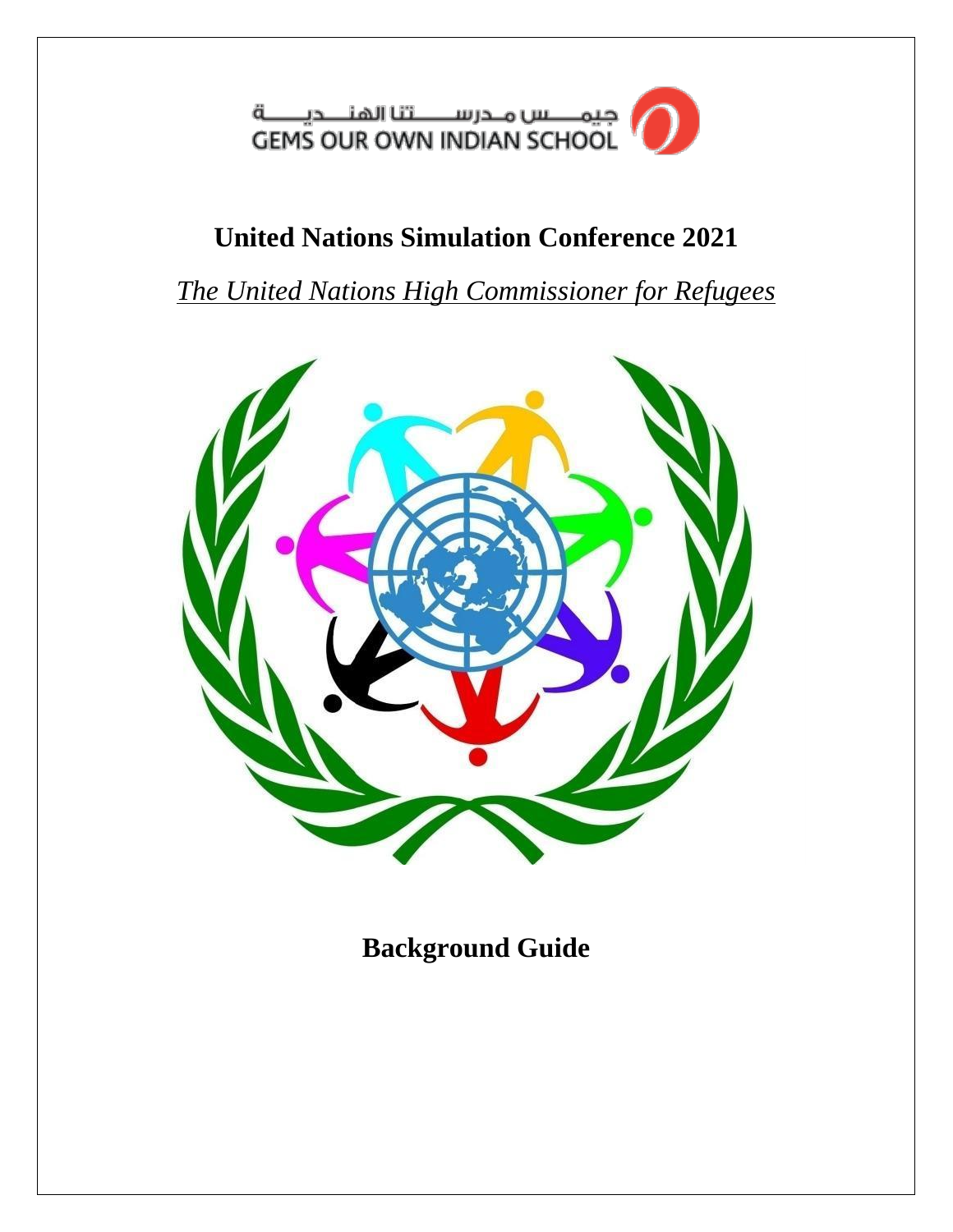# **TABLE OF CONTENTS**

| Sr.No. | Topic                                                                                                                                                                                                                                                                                                                                                                | Page           |
|--------|----------------------------------------------------------------------------------------------------------------------------------------------------------------------------------------------------------------------------------------------------------------------------------------------------------------------------------------------------------------------|----------------|
| 1.     | Letter from the Chairs                                                                                                                                                                                                                                                                                                                                               | 3              |
| 2.1    | Introduction to the Committee:<br><b>History</b><br>a.<br>b.<br>Mandate<br><b>MUN Refugee Challenge</b><br>$\mathbf{c}$ .                                                                                                                                                                                                                                            | $\overline{4}$ |
| 3.     | Agenda 1- "Refugees and the Impact of Covid 19":<br>Introduction to the Topic<br>a.<br>$\mathbf b$ .<br><b>History</b><br><b>Key Terms</b><br>$C_{\bullet}$<br><b>Main Issues of Concerns</b><br>$\mathbf{d}$ .<br><b>Major Parties Involved</b><br>e.<br>f.<br><b>Past Actions</b><br><b>Questions A Resolution Must Address</b><br>g.<br>h.<br><b>Bibliography</b> | 5              |
| 4.     | Agenda 2- "Empowering Refugees through Technology":<br>Introduction to the Topic<br>a.<br>History of the Agenda<br>$\mathbf b$ .<br><b>Key Terms</b><br>c.<br><b>Key Issues</b><br>d.<br><b>Major Parties Involved</b><br>e.<br>f.<br><b>Questions A Resolution Must Address</b><br><b>Bibliography</b><br>g.                                                        | 12             |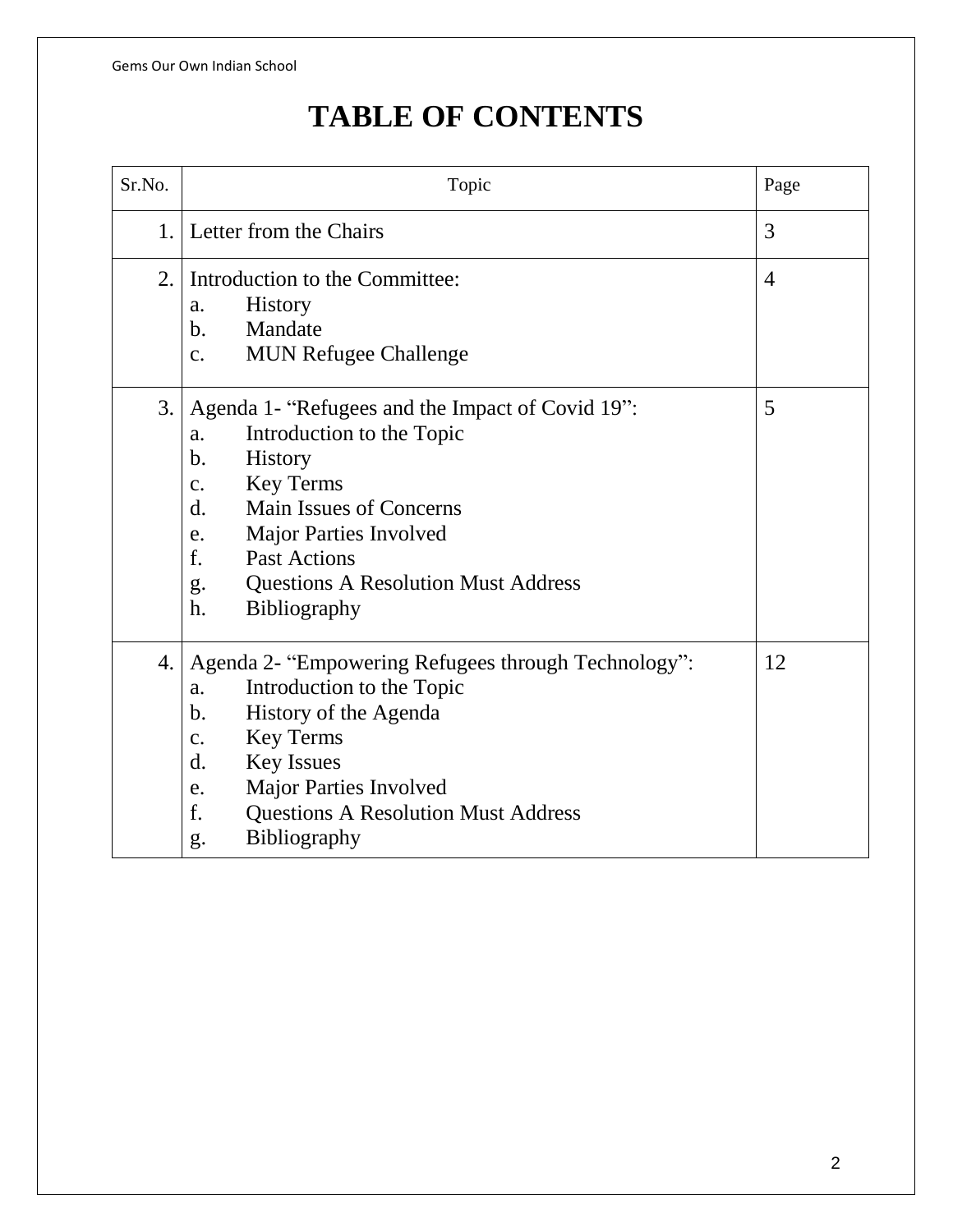# **Letter from Chairs**

Greetings Delegates!

 It is with great joy that we welcome you to the United Nations High Commissioner for Refugees at this year's United Nations Simulation Conference, hosted by Gems Our Own Indian School, Dubai. As the Executive Board of the UNHCR, it is our pleasure to have you all for what will be a truly engaging and energetic committee. This background guide is designed to give you crucial and extensive information that will guide you through your days of preparation to facilitate a glorious debate.

This year's main topics of concern are two very relevant and accurate topics pertaining to the current global crisis. On one hand, we have the Impact of Covid 19 on Refugees which addresses how refugees all around the world are facing excruciating times while being faced by the challenge of the pandemic. This topic persuades delegates to come up with solutions and innovative techniques to combat this refugee crisis. On the other hand we have the Empowerment of Refugees through Technology. In the present era, technology has been a utility which has constantly been at our disposal. With its fast changing developments technology has the potential to be a saving grace in the refugee crisis.

We have tried our best to make an inclusive and detailed background guide pertaining to each of your allocations, but it is absolutely necessary for you to read between the lines and research well so as to lead an informative session. Remember to have a thorough grasp on your country's stance and come up with suitable and innovative solutions. We look forward to hosting each one of you and hope to encourage the young delegates in you.

As your chairs, we sincerely hope that we are able to create a welcoming and enjoyable debating environment for each one of you. We wish you all the very best for the upcoming conference!

Sincerely,

**Chairs of UNHCR,**

**Raunit Hans & Evelyn Abey**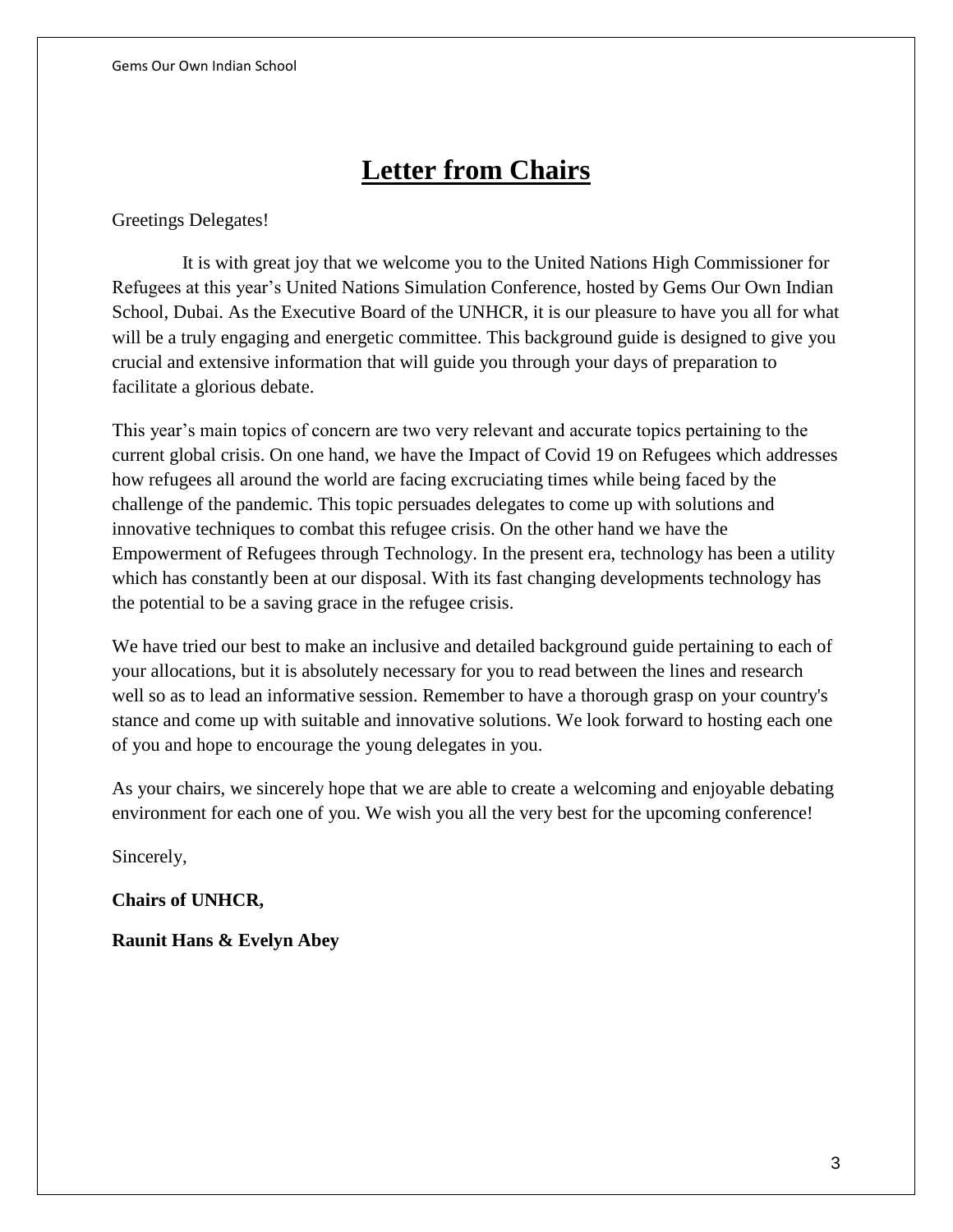# **The United Nations High Commissioner for Refugees**

### **History:**

- UNHCR, the UN Refugee Agency, is a global organization dedicated to saving lives, protecting rights, and building a better future for refugees, forcibly displaced communities, and stateless people.
- The Office of the United Nations High Commissioner for Refugees (UNHCR) was established on December 14, 1950, by the United Nations General Assembly during the aftermath of the Second World War, to help millions of Europeans who had fled or lost their homes.
- The agency is mandated to lead and coordinate international action to protect refugees and resolve refugee problems worldwide. Its primary purpose is to safeguard the rights and wellbeing of refugees, supervising the implementation of the 1951 UN Refugee Convention by supporting States in their duty to provide appropriate protection mechanisms and ensure that refugees are offered effective solutions such as local integration and voluntary return.
- Over the past 60 years, the Agency has helped tens of millions of people restart their lives. Today, a staff of over 7,685 people working with government and civil society partners in 126 countries, continues to help about 42 million uprooted persons.

### **Mandate:**

- The basis for UNHCR's mandate is Article 14 of the Universal Declaration of Human Rights (1948), which specifically recognizes the right of all individuals to seek asylum in another state. The founding document of UNHCR is General Assembly resolution 428 (V), known as the Statute of the Office of the United Nations High Commissioner for Refugees (1950).
- UNHCR's mandate is defined as: "providing international protection, under the auspices of the United Nations, to refugees who fall within the scope of the present Statute and of seeking permanent solutions for the problem of refugees by assisting Governments and … private organizations to facilitate the voluntary repatriation of such refugees, or their assimilation within new national communities."

## **MUN Refugee Challenge:**

The MUN Refugee Challenge is an initiative launched by UNHCR, the UN Refugee Agency, to encourage students worldwide to shape solutions for people forced to flee their homes. Taking part in the MUN Refugee Challenge organized by the UN Refugee Agency would allow the resolutions that emerge from our UNHCR committee to be put before a jury composed of UNHCR members, young refugee leaders, and independent experts. Awards for the same will be announced in 2021. The best ideas will be shared with policymakers and be promoted on UNHCR's social media channels, which are followed by millions of people. Five topics pertaining to the committee are provided on the UNHCR's website, out of which two have been selected to be included in our conference.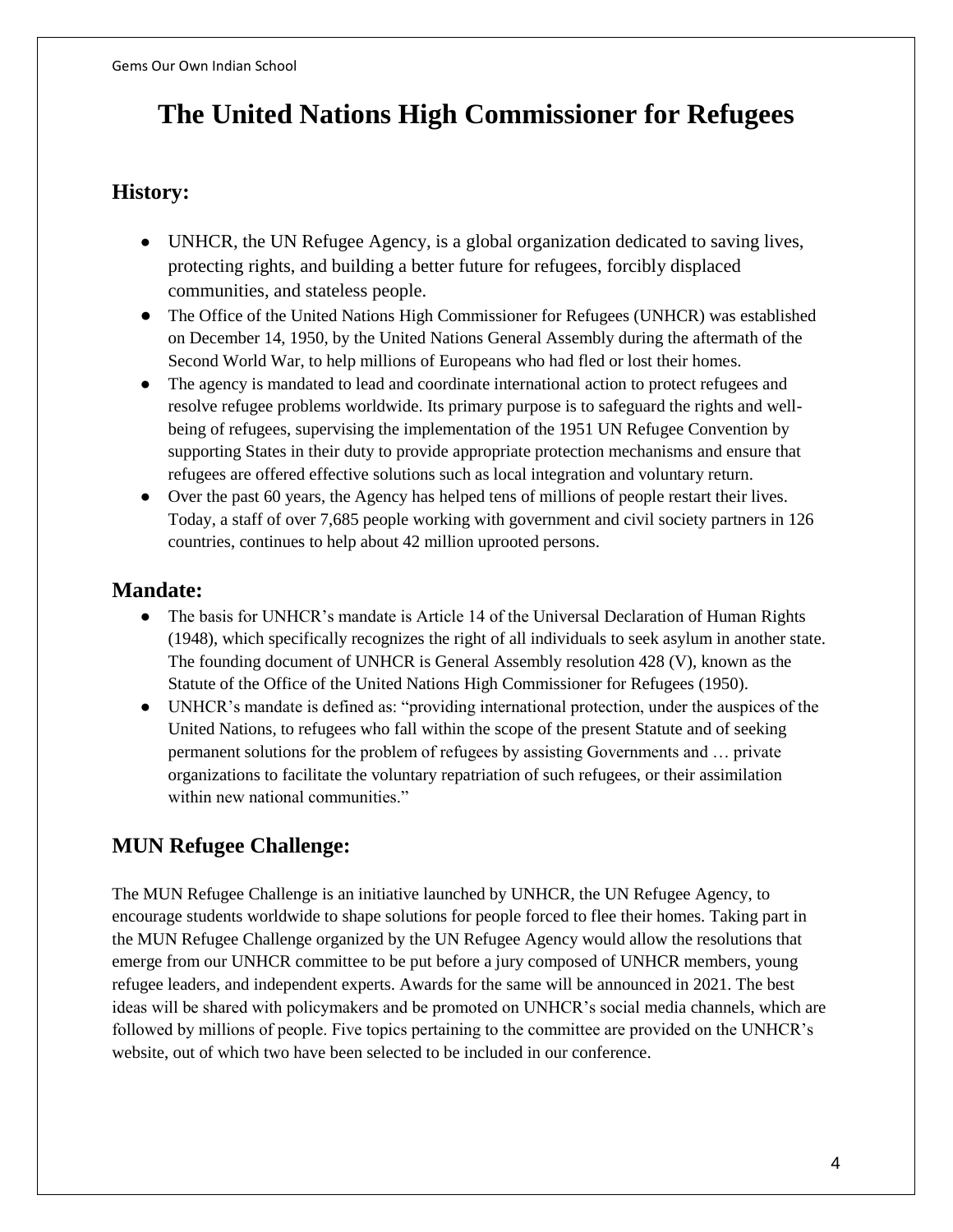# *"Refugees and the Impact of Covid 19"*

The World Health Organization (WHO) classified the new coronavirus outbreak as a worldwide pandemic on March 11, 2020. COVID-19 has had an especially severe impact on refugees and displaced persons all around the world. Refugees and displaced persons are already among the world's most vulnerable populations, living in situations that make them more susceptible to infectious disease. Typically, refugee camps are overcrowded, lack basic cleanliness, and lack access to medical care.



The global nature of the pandemic hinders the ability of the International Aid Community to provide pandemic assistance to refugees because their care and resources are currently being consumed in their respective states to fight the virus. Low-income and middle-income countries have hosted refugees and internally displaced persons, putting considerable pressure on the existing resources and infrastructure of these countries. In this gap, non-governmental organizations and other international organizations and institutions may provide resources to mitigate some of the effects of the virus.

The coronavirus pandemic (COVID-19) has infected over 60 million individuals worldwide and claimed the lives of over one million. One of the most vulnerable populations on the planet is the 79.5 million people who have been forced out of their homes due to conflict and persecution.

COVID-19 can infect anyone, however specific populations have been disproportionately afflicted by the epidemic.

Due to limited testing facilities, the exact number of COVID19 cases among those who were forced to flee is unknown. However, in addition to health threats, forcibly displaced people also face particularly difficult economic and social challenges related to the pandemic. Providing adequate medical services for forcibly displaced persons and maintaining their social and economic well-being is a challenge for the host country and the international community.

The migrant and refugee population has faced several obstacles since the COVID-19 pandemic began, including job loss, evictions, and stigmatization. Thousands of refugees have returned home as a result of the crisis, having been exposed to the virus and having traveled the country on foot with their homes in tow.

With increasing rates of infection and fatalities among the poor and disadvantaged, including migrants and refugees, the COVID-19 pandemic has demonstrated the implications of vulnerability. During the COVID-19 pandemic, evidence reveals that refugees and migrants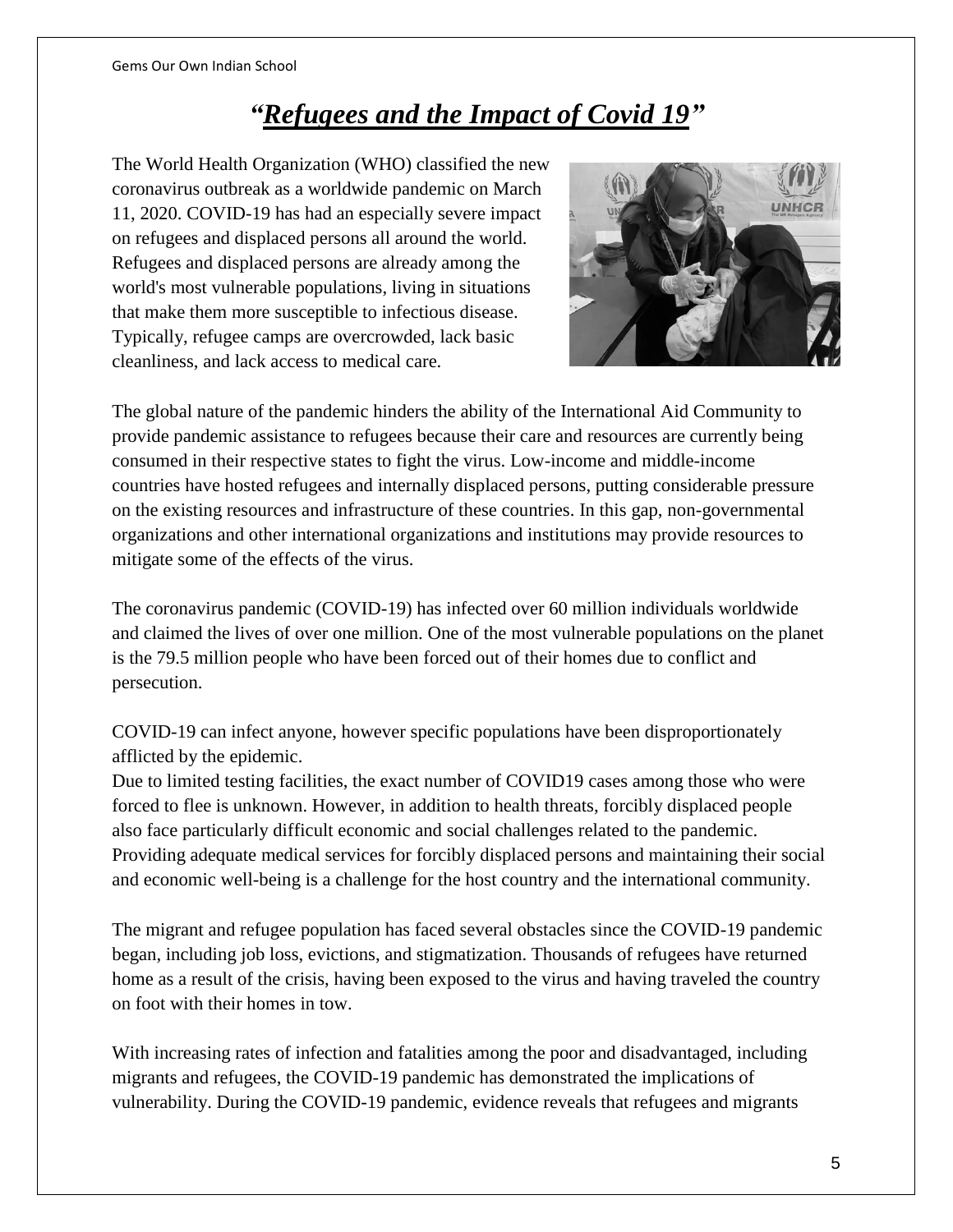faced significant levels of xenophobia, racism, and stigmatization. All of these weaknesses have been compounded by public health restrictions and border bans.

COVID-19 poses a hazard to refugee camps, according to the United Nations Refugee Agency (UNHCR), which has requested \$745 million to help priority countries with high refugee populations prevent and mitigate COVID-19 damage.2 UNHCR has also increased its response to COVID-19 by providing water, medical care, and hygiene products, as well as monitoring the virus's transmission and supporting communication efforts to provide advice on public health issues including handwashing and social distance.

## **History:**

COVID-19, also known as SARS-CoV-2, initially appeared in late 2019 in Wuhan, China. The novel coronavirus strain causes a respiratory infection marked by shortness of breath, cough, fever, and other symptoms that can be easily shared through close personal contact. Lowincome nations, many of which host a large number of refugees and internally displaced people, now have the greatest COVID-19 growth rates.

Furthermore, many refugees and displaced persons suffer from underlying health problems, making them more susceptible to infectious diseases. Controlling communicable diseases in refugee camps has posed several difficulties for UNHCR operations. UNHCR laid out a framework for outbreak prevention and mitigation in their 2011 Epidemic Preparedness and Response in Refugee Camp Settings publication. The prevention efforts place a strong emphasis on coordination between government agencies and refugee camps, as well as a review of the current healthcare system. Previous outbreaks such as SARS, measles, and Ebola have been contained in refugee camps, but none have been as severe as COVID-19.

The Coronavirus relief efforts in the states have largely ignored refugees and displaced persons. In many countries, existing legal and administrative barriers prevent refugees from obtaining or requesting medical care services provided to citizens of host countries. In conflict areas, national governments may not be able to exercise political control over all areas, so many vulnerable groups do not receive any protection. In March 2020, UNHCR revised its original request from US\$33 million to US\$255 million in response to the worsening public health crisis. Many rescue activities focus on immediate intervention to prevent infection. This includes strengthening primary and secondary health care and WASH (water, sanitation, and hygiene) services; supporting education systems; strengthening risk communication and community participation; and increasing cash assistance. In addition, the IRC is providing immediate relief to vulnerable groups by providing healthcare services, delivering food and medicine, sharing real-time coronavirus information through its online platform, and other relief activities.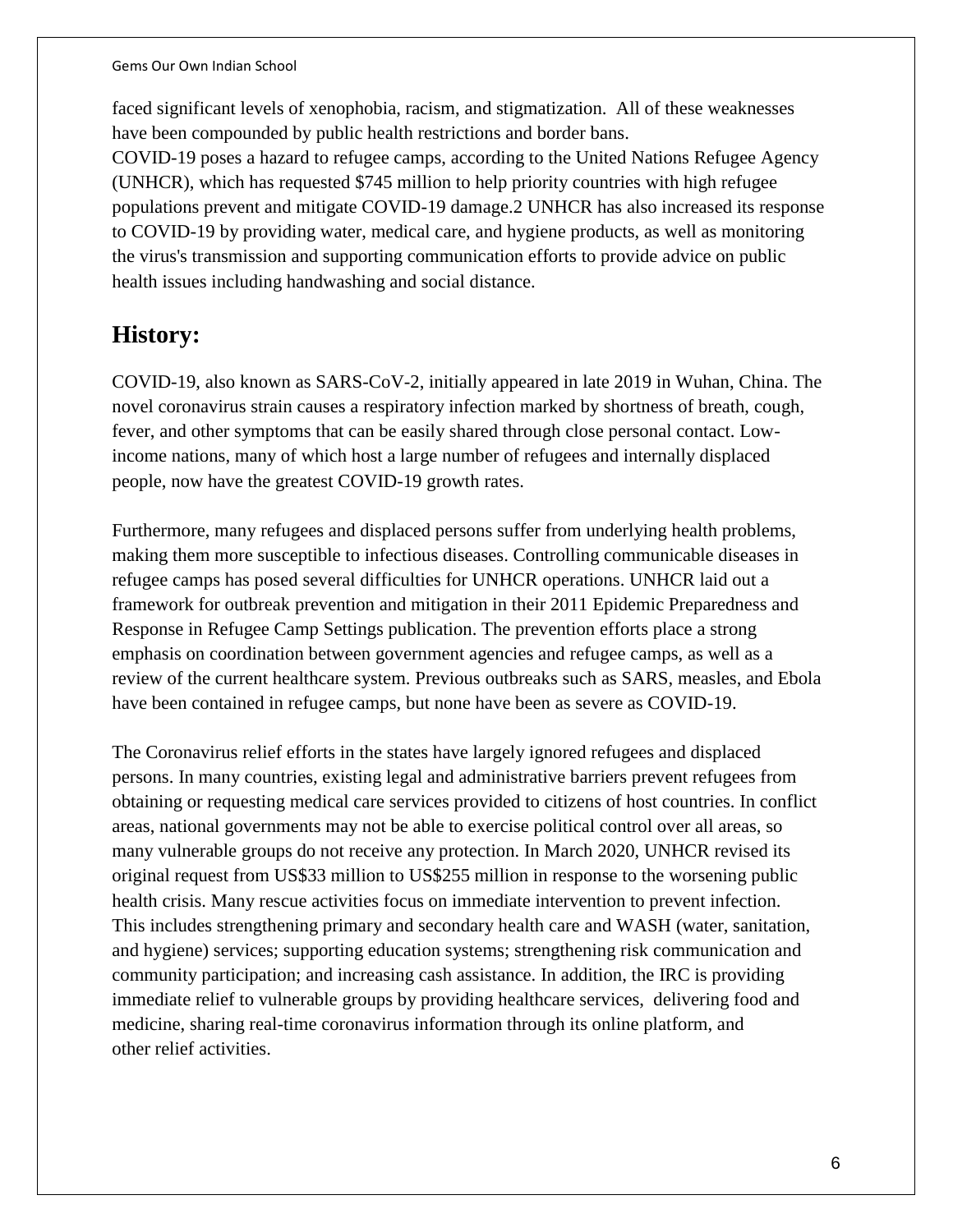## **Key Terms:**

- **1) Refugee:** A person who meets the eligibility criteria under the applicable refugee definition, as provided for by international or regional instruments, under UNHCR's mandate, and/or in national legislation.
- **2) Asylum:** The grant, by a State, of protection on its territory to persons from another State who are fleeing persecution or danger. Asylum encompasses a variety of elements, including non-refoulement, permission to remain on the territory of the asylum country, and humane standards of treatment.
- **3) Asylum-seeker:** An individual who is seeking international protection. In countries with individualized procedures, an asylum-seeker is someone whose claim has not yet been finally decided by the country in which the claim is submitted. Not every asylum-seeker will ultimately be recognized as a refugee, but every refugee was initially an asylumseeker.
- **4) Pandemic:** A pandemic is a disease outbreak that spreads across countries or continents. It affects more people and takes more lives than an epidemic. The World Health Organization (WHO) declared COVID-19 to be a pandemic when it became clear that the illness was severe and that it was spreading quickly over a wide area.
- **5) Internally Displaced Person (IDP):** An individual who has been forced or obliged to flee from their home or place of habitual residence, "…in particular as a result of or to avoid the effects of armed conflicts, situations of generalized violence, violations of human rights or natural or human-made disasters, and who have not crossed an internationally recognized State border" (according to to the Guiding Principles on Internal Displacement)
- **6) Immunocompromised:** People who are immunocompromised have a weakened immune system, meaning their white-blood-cell counts are low or they have other conditions that make it harder to fight off infections and diseases.

### **Main Issues of Concern:**

1. **Healthcare and Safety:** Physical separation is difficult for many migrants who live in poor urban settings (60 percent of refugees live in cities) or highly populated camps with poor health infrastructure. Refugees are especially vulnerable to COVID-19 because they lack access to face masks, protective clothing, clean water, and soap, as well as public health services. Syrian and Palestinian refugees in Lebanon, for example, are unable to get health care without presenting identity credentials, which is a common problem given that the majority of refugees in Lebanon are unregistered. If infected with the virus, refugees frequently lack the financial means to receive effective treatment.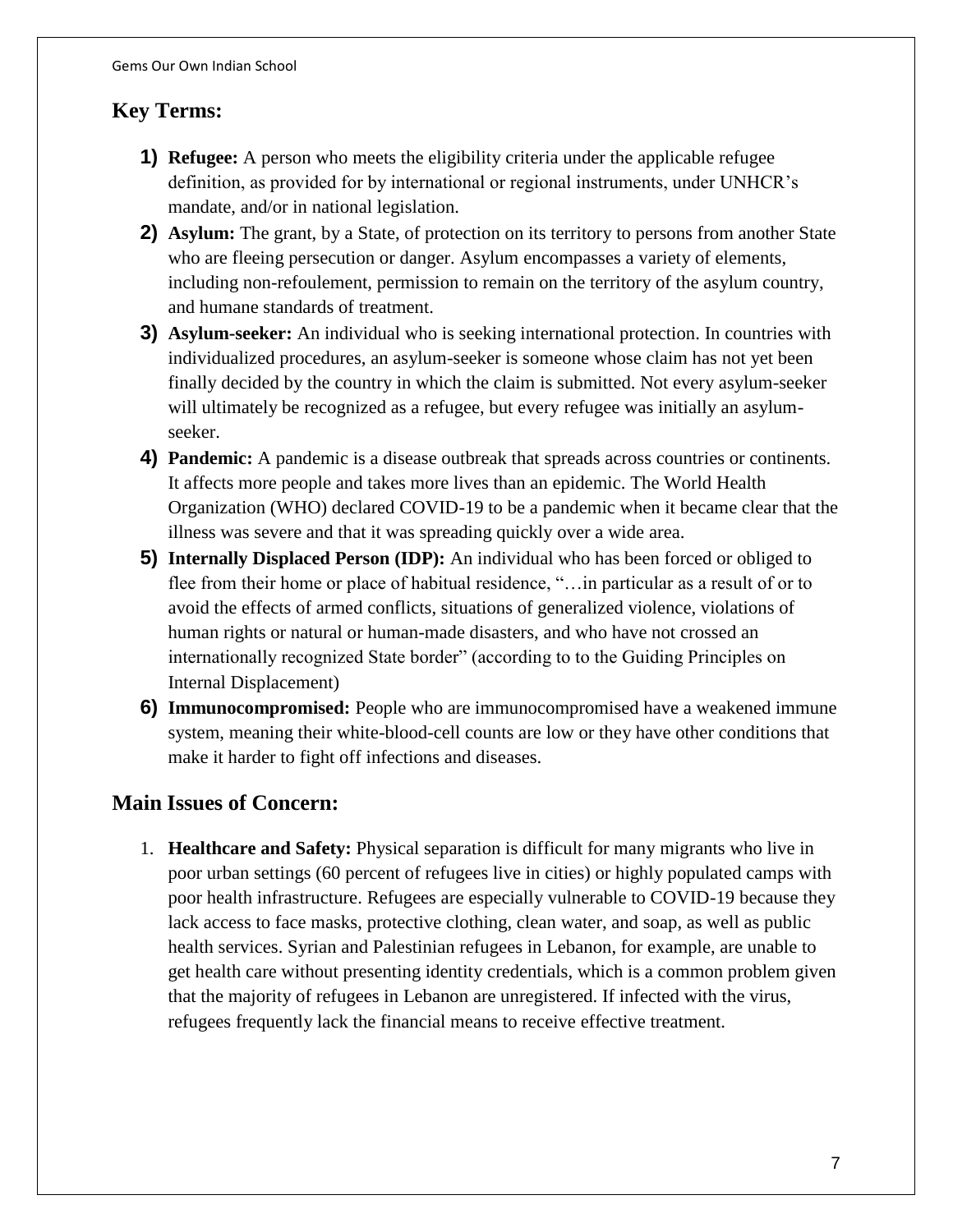- 2. **Mental Health Concerns:** Refugees and others who have been displaced are already traumatized by fleeing conflict, violence, persecution, and prejudice. Mental health concerns have been worsened by the stress and dread of getting COVID-19 or losing their jobs, as well as the solitude and loneliness encountered during lockdowns.
- 3. **Access to Asylums:** Asylum seeking is a human right, but it has come under attack as countries try to restrict the virus. At the height of COVID-19, 168 nations had blocked their borders completely or partially, with roughly 100 of them making no exceptions for asylum seekers. Individuals have been forced to return to danger and persecution in some circumstances. According to the UNHCR, governments can protect their nations from the epidemic while also maintaining equitable asylum access.
- 4. **Access to Education:** The future of millions of young refugees living in vulnerable and marginalized communities is in danger if no immediate action is taken to overcome the effects of the pandemic on refugee education. Refugee girls are particularly at risk. In many parts of the world, refugee children already endure educational prejudice. COVID19 has forced many countries to close schools and reduce the number of students in classrooms. When governments respond to the requirements of schoolchildren during the epidemic, such as by giving remote schooling, refugees should not be neglected. This entails assisting families so that parents are never forced to choose between sending their children to school and sending them to work to keep their families fed.
- 5. **Economic Inclusion:** The pandemic has worsened the financial difficulties that refugees encounter every day. Refugees have been unable to earn a living as a result of whole or partial lockdowns, especially as many do not have stable employment. The decline in refugee income also makes it difficult for them to receive sufficient treatment if they become infected with COVID-19. Even though refugees have the right to work under international law, half of them are unable to work in their host country, and COVID-19 has aggravated the problem.

# **Major Parties Involved:**

**Bangladesh:** Since the outbreak, UNHCR, the UN Refugee Agency, and other assistance organizations have collaborated closely with the government and local authorities to develop a response that incorporates both refugees and Bangladeshi residents. This was accomplished through extensive outreach efforts. As part of a countrywide immunization push to stop the spread of the fatal virus, almost 4,000 Rohingya refugees received their first COVID-19 vaccine. In line with national authorities' broader public health measures, UNHCR applauds the start of vaccinations for Rohingya refugees in Bangladesh.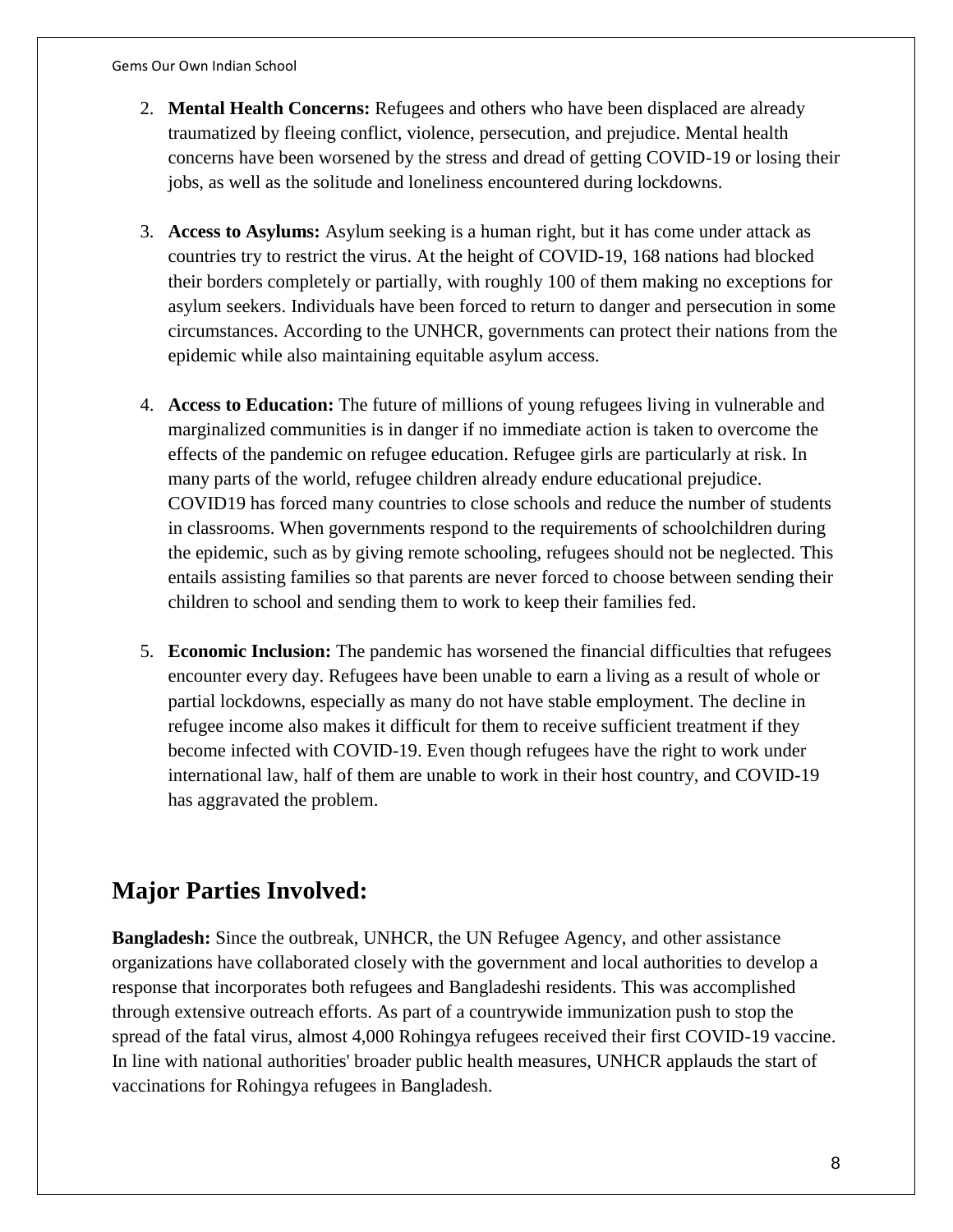**India:** At least 200,000 refugees are among the worst affected by India's COVID-19 outbreak as they have no access to welfare schemes or free healthcare. "The stateless in India have not received economic relief packages provided by the government, they don't have a bank account or proof of citizenship," stated a report titled, Together We Can: The COVID-19 Impact on Stateless People and a Roadmap for Change. The COVID-19 pandemic in India has left many of the country's poorest residents fighting for access to healthcare and a livelihood as the economy falls under the weight of protracted lockdowns.

**Syrian Arab Republic:** The COVID-19 outbreak has further compounded refugees' poverty and unemployment. According to a report released by the World Bank Group and the United Nations Refugee Agency in December 2020, the pandemic has pushed at least 1.1 million Syrian refugees and displaced persons into poverty.

**Greece:** COVID-19 transmission has been high among asylum seekers and refugees in RICs and RSs across the Greek mainland and nearby islands. The risk of infection has proven much higher in these contained population groups than in the overall Greek population, and the risk grows as living conditions deteriorate and overcrowding increases. In Greece, epidemiological surveillance and data collection are lacking, thus we were forced to rely on official statistics with limited breadth and accessibility. We don't have a clear picture of COVID-19 rates among refugees because of possible under-reporting among refugees and asylum seekers who don't present to healthcare practitioners.

**Jordan:** Despite a leveling trajectory, the daily number of cases continues to rise, and many hospitals and ICUs handling COVID-19 patients are at capacity. Early curfew has cut the daily income of refugees who are able to find work as daily employees by nearly half, putting them in greater difficulties. As of March 16, around 1,200 refugees had received at least the first dose of the COVID-19 vaccine as part of Jordan's COVID-19 vaccination program. Vaccinations for refugees in camps were formerly administered in local health centers in the governorates, but in the last month, they have been moved to in-camp vaccination centers.

## **Past Actions:**

- 1. **Global Humanitarian Response Plan:** The UN Office for the Coordination of Humanitarian Affairs (OCHA) released a Global Humanitarian Response Plan for COVID-19 in March 2019, describing the responsibilities and tasks of many organizations in addressing the pandemic's humanitarian, health, and economic impacts. The goal of this approach is to deliver COVID-19 help to 250 million people.
- 2. **Healthcare and Economic Assistance:** The UNHCR has prioritized meeting the health and economic needs of refugees. UNHCR has taken the lead in "advocating and ensuring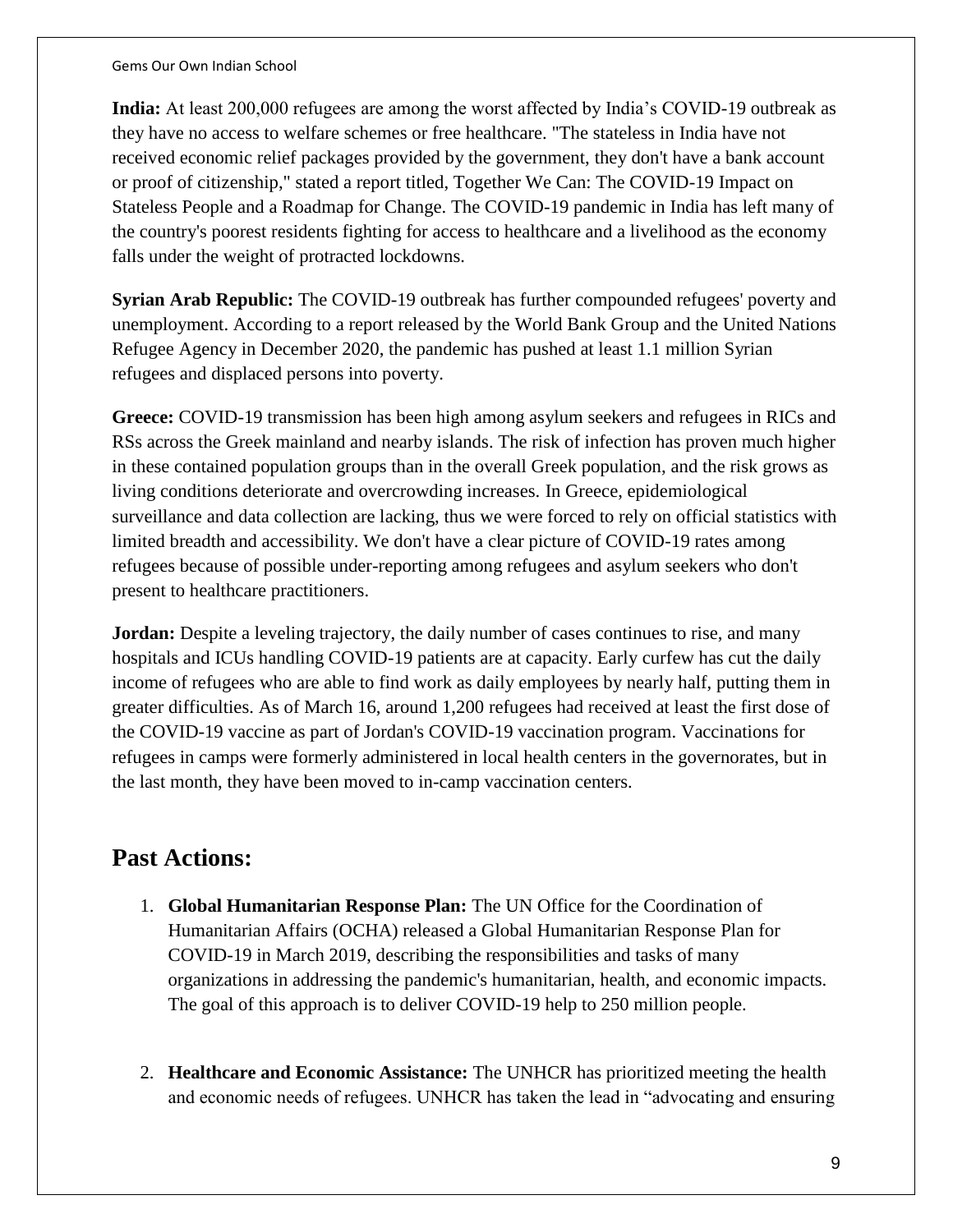that COVID-19 assistance is provided to refugees, migrants, IDPs, people of concern, and host population groups that are particularly vulnerable to the pandemic."

- Soap, shelter materials, and other essential humanitarian commodities are being distributed by the UNHCR.
- The UNHCR is increasing cash support to help people cope with the socioeconomic effects of COVID-19.
- The UNHCR is stepping up its surveillance to guarantee that refugees' rights are protected.
- The UNHCR is pushing for refugees to be included in national health systems and recovery plans.
- UNHCR also provides medical equipment and supplies to nations.
- 3. **Health Services provided by WHO:** In May 2020, the World Health Organization (WHO) and the United Nations High Commissioner for Refugees (UNHCR) reached an agreement to increase the provision of health services to forcibly displaced and stateless individuals.
	- WHO has been collaborating with governments around the world to ensure that medical equipment reaches all groups, including refugees, internally displaced people, and stateless individuals.
	- WHO offices in countries with large refugee populations, such as Lebanon and Turkey, have partnered with health ministries to track cases and ensure that refugees and the general public are protected from COVID-19.
	- The World Health Organization (WHO) promotes health and safety measures. For example, in collaboration with the Ministry of Health, WHO ran a 9-day COVID-19 awareness campaign in Iraq's Kurdistan area, which is home to one million displaced people (refugees and IDPs).
- 4. **Employment:** Various businesses have employed refugees, provided funds and in-kind donations to support them as well as used their resources to raise awareness amongst refugees.
- 5. **Government Aid:** Governments can protect refugees' rights to land, asylum, shelter, and relocation. During the COVID-19 outbreak, for example, Portugal granted asylum seekers full citizenship rights, and their health rights were later maintained.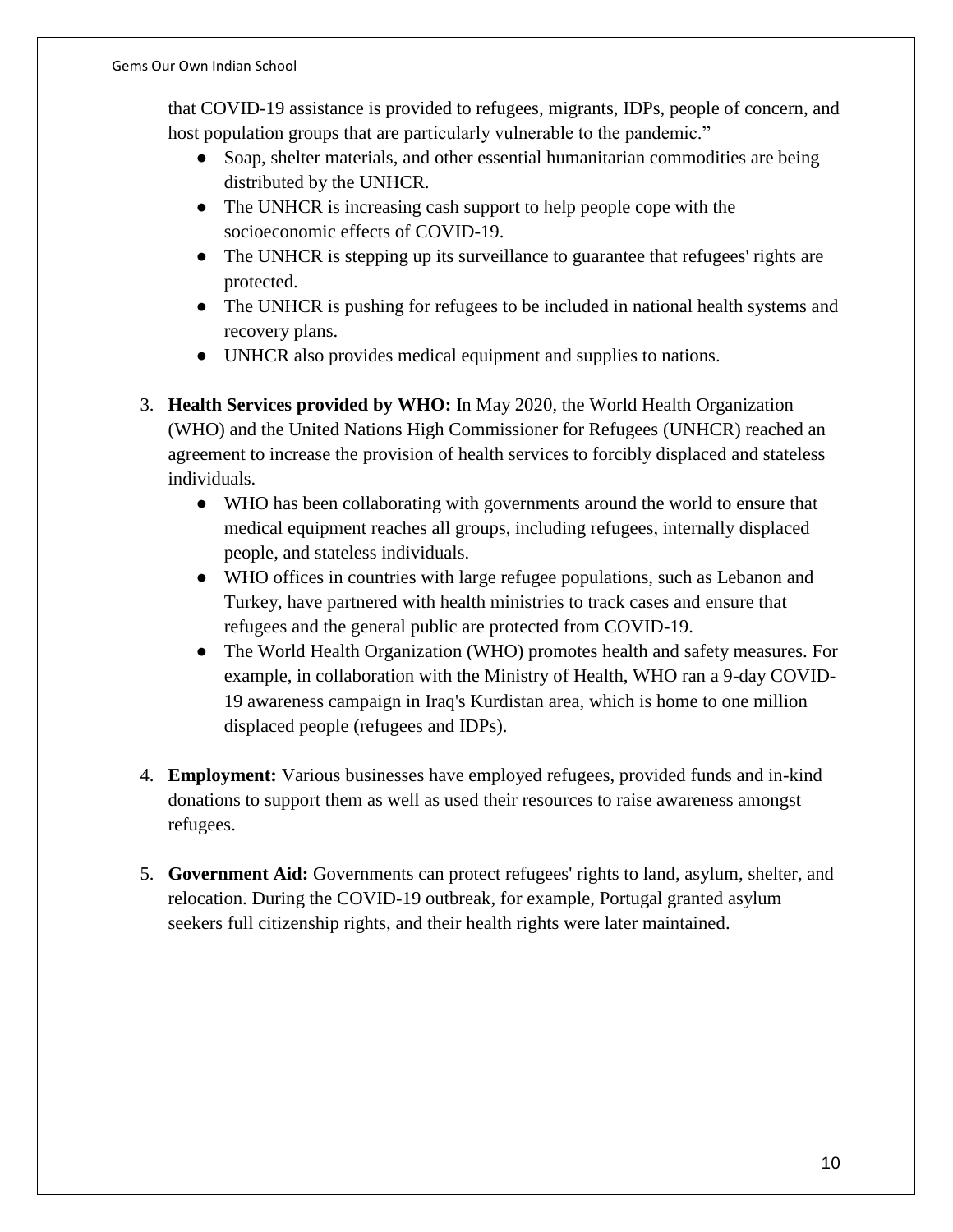# **Questions A Resolution Must Address:**

- 1. How do we ensure refugees have access to the latest health and safety guidance?
- 2. How can we involve refugees in the dissemination of health information in their communities?
- 3. How can the right of seeking asylum be protected during the COVID-19 pandemic?
- 4. How can we work against xenophobia, fear, and misunderstanding so refugees are welcomed, not shunned?
- 5. How can health services be expanded to refugees in host countries who are themselves struggling with the pandemic? How to improve refugees' access to hospitals and doctors?
- 6. How do we create better conditions in refugee camps to ensure social distancing?
- 7. How can refugees be protected from the economic impact of the pandemic?
- 8. How do we ensure refugees get access to a vaccine when it becomes available?
- 9. How can we ensure young refugees continue to access education during lockdowns and after?
- 10. How do we protect the mental health of refugees during COVID-19?

# **Bibliography:**

<https://www.unhcr.org/5fc1262e4>

<https://www.who.int/publications/i/item/9789240028906>

[https://www.ccwa.org/wp-content/uploads/2020/08/UNHCR-Background-Guide\\_20.pdf](https://www.ccwa.org/wp-content/uploads/2020/08/UNHCR-Background-Guide_20.pdf)

[https://www.unhcr.org/news/stories/2021/3/60531db51d/rohingya-refugees-local-bangladeshis](https://www.unhcr.org/news/stories/2021/3/60531db51d/rohingya-refugees-local-bangladeshis-benefit-inclusive-covid-19-response.html)[benefit-inclusive-covid-19-response.html](https://www.unhcr.org/news/stories/2021/3/60531db51d/rohingya-refugees-local-bangladeshis-benefit-inclusive-covid-19-response.html)

[Refugees and migrants in times of COVID-19: mapping trends of public health and migration](https://www.who.int/publications/i/item/9789240028906)  [policies and practices](https://www.who.int/publications/i/item/9789240028906) 

[Refugees and the impact](https://www.unhcr.org/5fc1262e4) of COVID-19

[United Nations High Commissioner for Refugees Background Guide](https://www.ccwa.org/wp-content/uploads/2020/08/UNHCR-Background-Guide_20.pdf)  [Rohingya refugees and local Bangladeshis benefit from inclusive COVID-19 response](https://www.unhcr.org/news/stories/2021/3/60531db51d/rohingya-refugees-local-bangladeshis-benefit-inclusive-covid-19-response.html)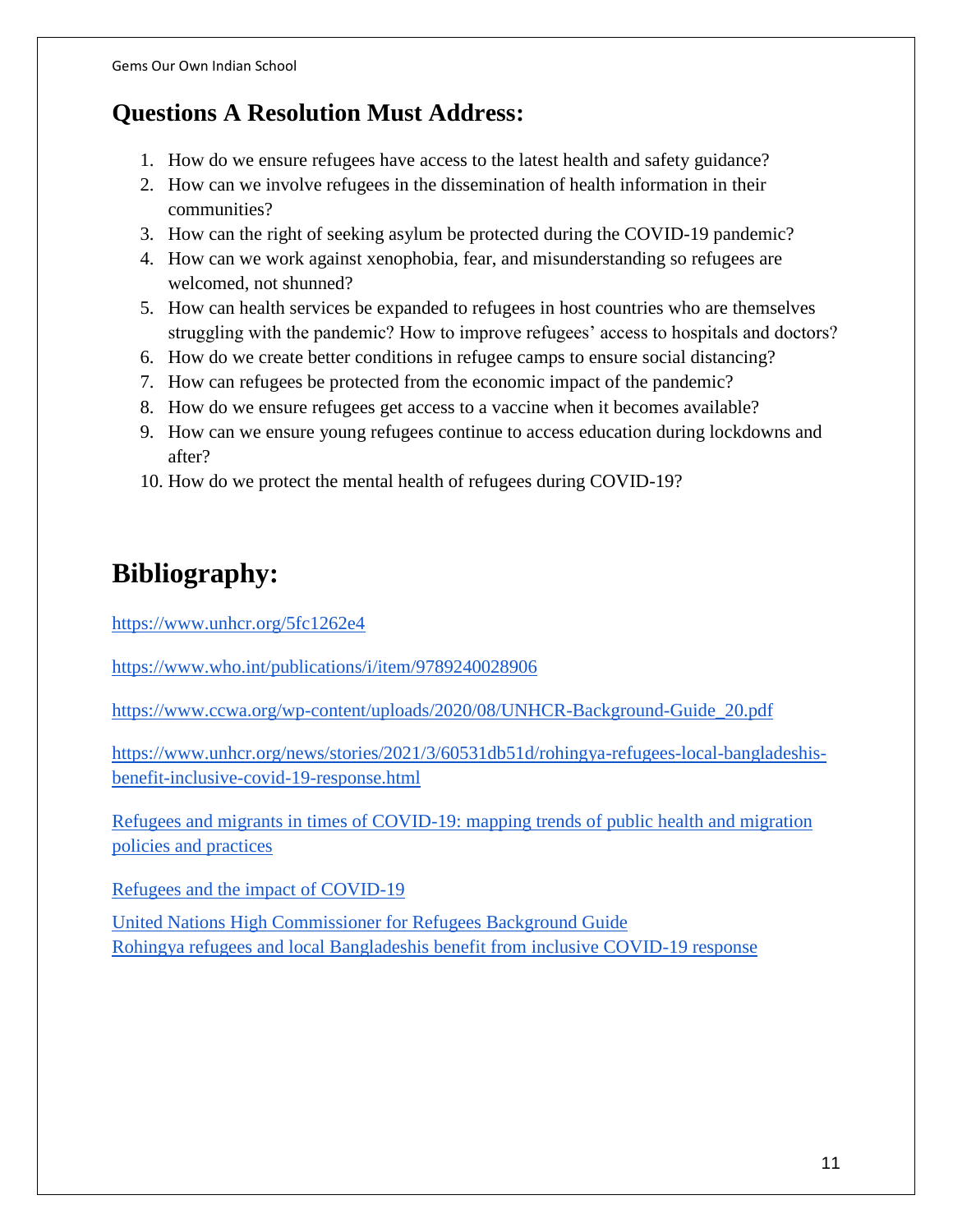# *"Empowering Refugees through Technology"*

## **Introduction:**

Technology, in its various manifestations, has been the backbone of our society since the start of the twenty-first century. Many parts of our lives are touched by technology, from driving with a GPS to following weather patterns and communicating with friends on social media.

Although technology cannot meet all of a refugee's demands, it can improve their wellbeing and possibly save lives. As per a 2017 survey conducted with Syrian and Iraqi refugees,



it was concluded that the three most important items refugees take with them when they are unexpectedly forced to leave their homes are water, food, and their phone.

Technology can act as a lubricant on the rough lives of the refugees. With the help of a mobile phone and efficient internet connection, the refugees can have access to safe homes for themselves and their families, they can connect with relatives who may prove to be helpful, information about their rights and the services offered to asylum-seekers and refugees by governments and UNHCR is easily available online. They can find their way home with the assistance of online mapping tools, and store important documentation on online cloud storage. Moreover, they can get access to quality education to study online.

"By helping refugees maintain social networks and access information and essential services, mobile phones and internet access are as critical to refugees' safety and security as are food, shelter, and water." —UN High Commissioner for Refugees Filippo Grandi

## **History:**

The string of refugee crises that have emerged over the last four decades has turned into a global problem. The United States has battled to identify its legitimate position in dealing with the refugee crisis, beginning with the people displaced by World War II and continuing through the Hungarians, Palestinians, Cubans, Vietnamese, Haitians, and Afghani. Not only were the processes for dealing with the refugee situation under question but so was the definition of a refugee. Furthermore, the process of developing such procedures highlights the tug of war between Congress and the Executive over control of the problem's resolution.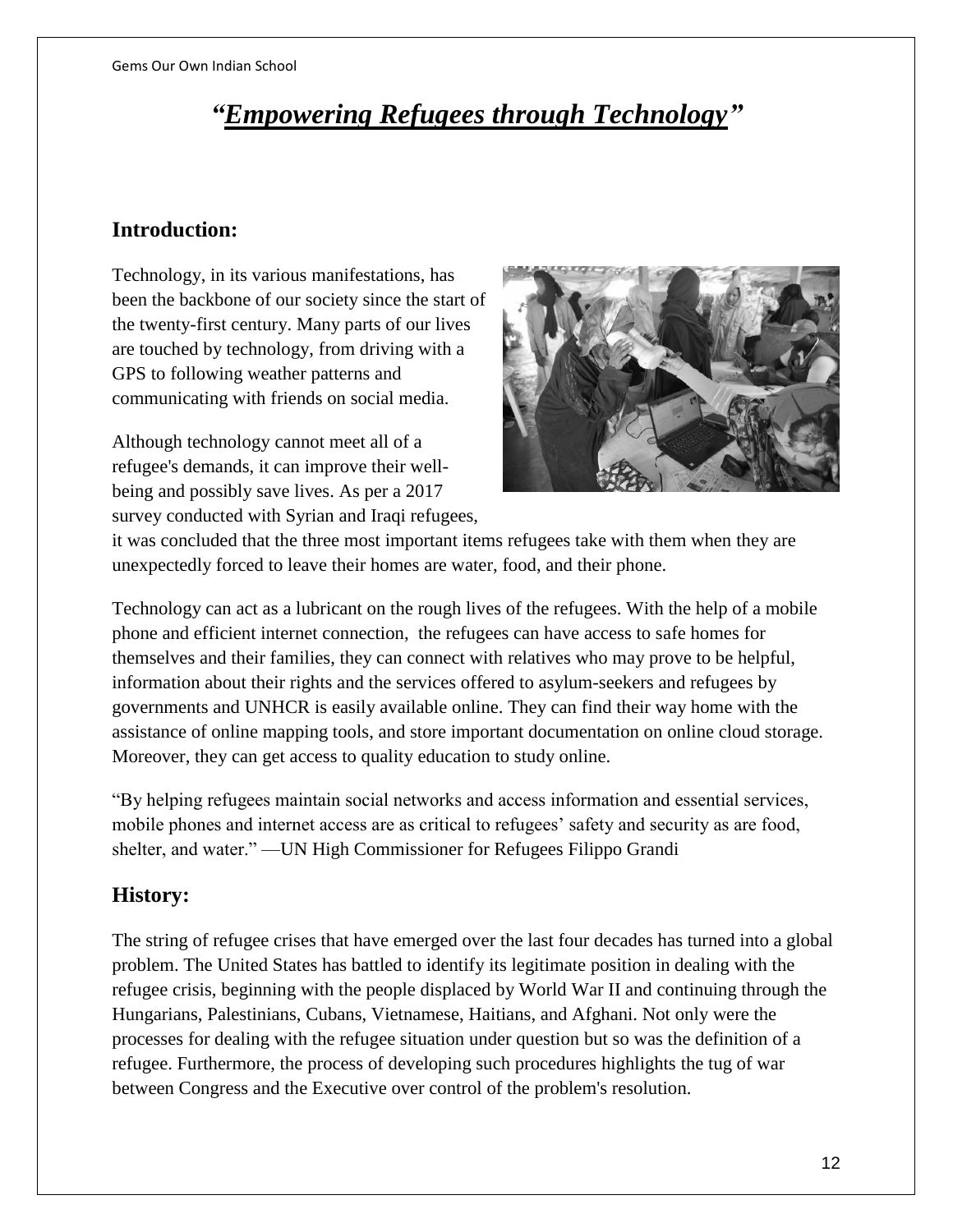The refugee crisis during and after WWII – or, more precisely, certain rescue efforts within it – has been a frequently used and highly problematic reference point in contemporary coverage. The so-called Kindertransport, which carried roughly 10,000 largely Jewish children from Central Europe to the UK in late 1938 and 1939, has been a popular "precedent" in the British press. In terms of extent, scope, and impact, the refugee crises of the 1940s were truly unprecedented. They included a variety of movements by various groups, including refugees, exiles, deportees, evacuees, concentration camp inmates, and prisoners of war. According to some estimates, as many as 60 million Europeans were forcibly relocated from their homes during the war or immediately afterward. Between 1939 and 1948, 46 million people in easterncentral Europe were uprooted by flight, evacuation, forced resettlement, or expulsion. By the end of the war, almost 25 million people in Germany were essentially "in the wrong country." The over 12 million ethnic Germans who had been expelled from their homes in eastern and southern Europe and sent into the rump of the defeated country were included in these numbers, as were the forced laborers freed by the Allied troops (7 million of whom found themselves in the western occupation zones; those in the Soviet zone remained uncounted). Europe showed a jumbled, complicated map of many millions of individuals who were out of place, which in actuality meant many millions of attempted treks across a continent in ruins and engulfed in a military and civil war.

Since interest in the current crisis spread from Italy and Greece to Hungary, refugees fleeing Hungary in the aftermath of the 1956 rebellion against the Soviet-backed Hungarian government have become another popular discussion point. It all seems so timely: roughly 200,000 refugees fled Hungary in 1956, making their way to Austria and other neighboring countries on foot and by train; today, in 2015, hundreds of thousands of Syrians are undertaking the same journey, their difficulties aggravated by Hungary's closed border.

Some are evoking 1956 to criticize Viktor Orbán, Hungary's prime minister, for his adamant refusal to accept any refugees. Paul Hockenos writes in a Foreign Policy post on September 10 that Hungary's "shrill" anti-refugee proclamations are in sharp contrast to its moral commitments, citing the "shocking hypocrisy of Mitteleuropa." Not so long ago, "when they were at their lowest", they had "depended on the kindness of strangers" Now, he claims, they are being "deliberately disingenuous" in their opposition to an EU refugee quota system.

Others saw 1956 as a reminder that there is a better way to deal with refugees, a period when European nations, unlike today, were prepared to contribute and accept their fair share. Historian Becky Taylor wrote about the responses to the Hungarian refugees in a piece for History Workshop Online in early September, describing them as an "alternative method of responding to refugee crises than building fences and ever-strengthening the borders of Fortress Europe." In 1956, a mix of sympathetic media, public compassion, and pressure from an active UNHCR assisted in the rapid relocation of these refugees to new nations, houses, and jobs.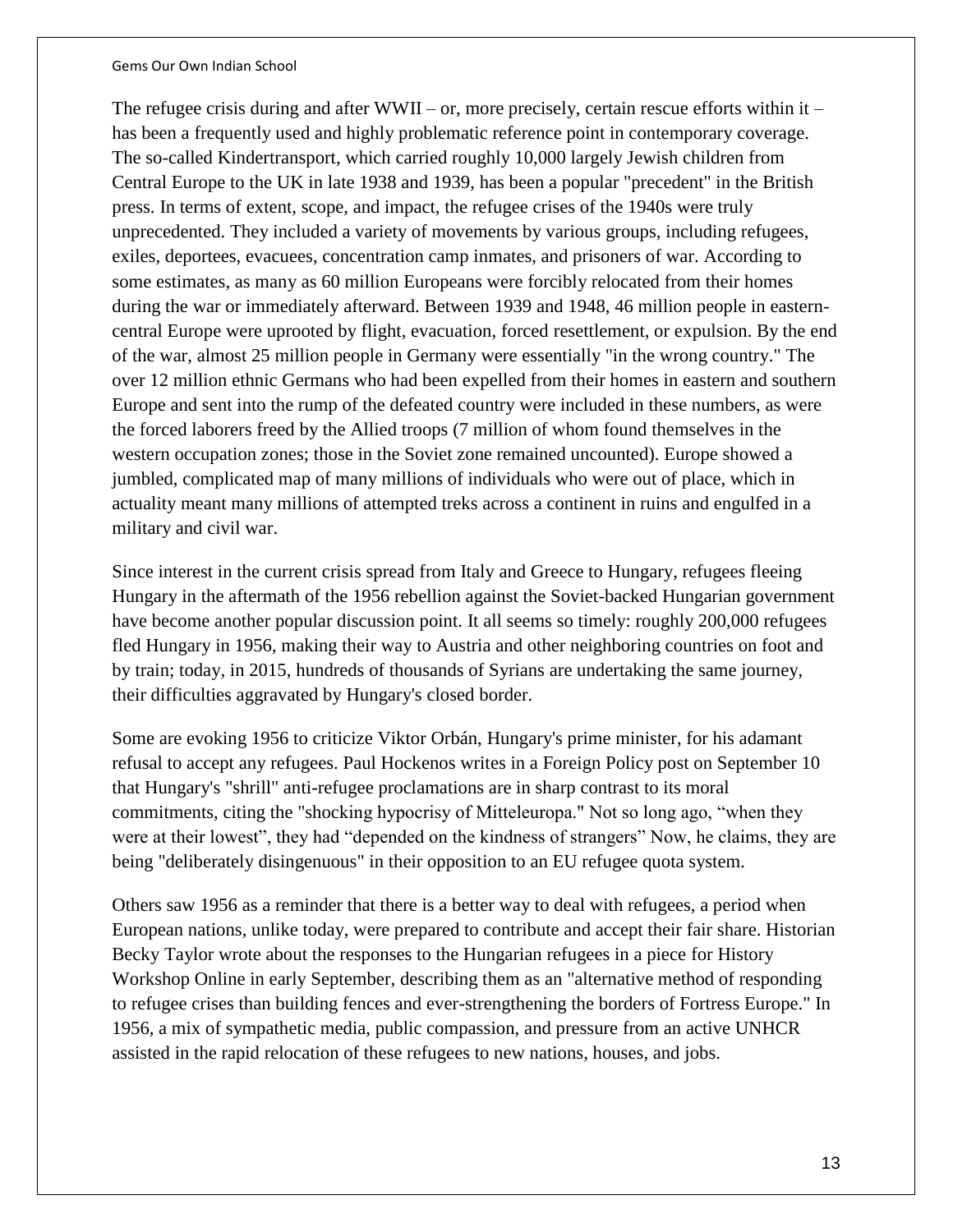# **Key Terms:**

- **1) Refugee:** A person who meets the eligibility criteria under the applicable refugee definition, as provided for by international or regional instruments, under UNHCR's mandate, and/or in national legislation.
- **2) Asylum-seeker:** an individual, who is seeking international protection. In countries with individualized procedures, an asylum-seeker is someone whose claim has not yet been finally decided by the country in which the claim is submitted. Not every asylum-seeker will ultimately be recognized as a refugee, but every refugee was initially an asylumseeker.
- **3) Internally Displaced Person (IDP):** An individual who has been forced or obliged to flee from their home or place of habitual residence, "…in particular as a result of or to avoid the effects of armed conflicts, situations of generalized violence, violations of human rights or natural or human-made disasters, and who have not crossed an internationally recognized State Border" (according to to the Guiding Principles on Internal Displacement).
- **4) Biometric Registration:** Biometric Registration is the collection of bio-information on all members (Active Members, Inactive Members, and Pensioners) through the live capturing of their Fingerprints, photographs, and live signatures.
- **5) ICT:** ICT is an extensional term for information technology (IT) that emphasizes the role of unified communications and the integration of telecommunications (telephone lines and wireless signals) and computers, as well as the necessary enterprise software, middleware, storage, and audiovisual, that enable users to access, store, transmit, understand, and manipulate data.
- **6) MOOC:** Massive Open Online Courses (MOOCs) are free online courses available for anyone to enroll. MOOCs provide an affordable and flexible way to learn new skills, advance your career and deliver quality educational experiences at scale.
- **7) STILL I RISE:** An independent organization offering education and protection to the world's most vulnerable. The organization has international schools for refugee and underprivileged children.
- **8) MPI:** The Migration Policy Institute (MPI) is an independent, nonpartisan, nonprofit think tank dedicated to the study of the movement of people worldwide. It provides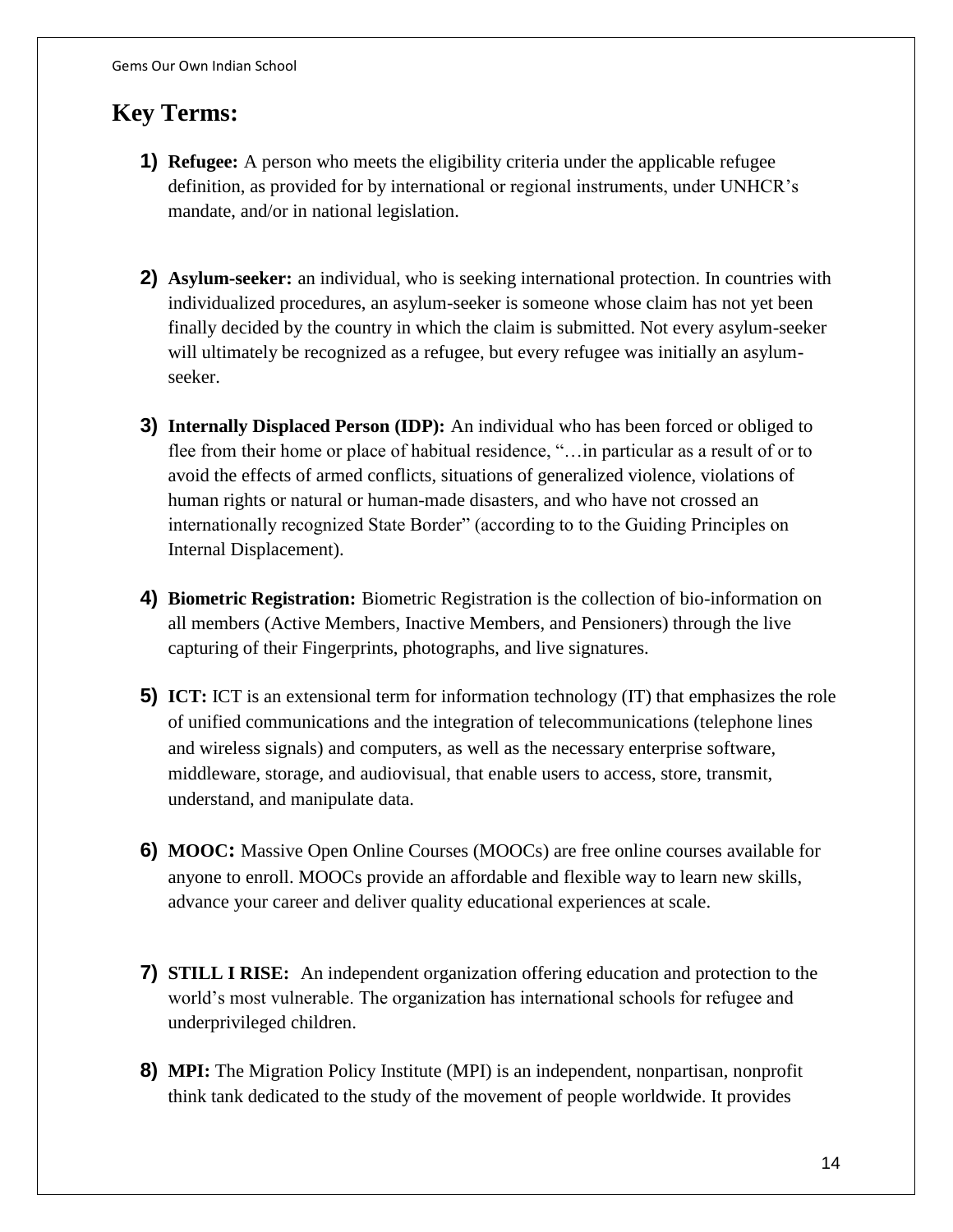analysis, development, and evaluation of migration and refugee policies at the local, national, and international levels.

- **9) USAID:** The United States Agency for International Development is an independent agency of the United States federal government that is primarily responsible for administering civilian foreign aid and development assistance.
- **10) Nyarugusu**: One of the world's largest refugee camps, Nyarugusu, on the border of Tanzania and Burundi, is an unusual pioneer in how the telecoms sector perceives migrants. The camp, which was founded in 1996 and has a population of 150,000 people, is almost the same size as the major British town of Blackburn.

# **Key Issues:**

### **Internet Connectivity**

Programs that offer tablets and mobile phones are useless without a good connection. Before developing additional creative technological solutions, the issue of connectivity must be addressed. In contrast to the popular misconception that refugees have similar access to mobile networks as the global population when researched upon, it was found that rural refugees have less access to the internet and thus are neglected in connectivity initiatives.

Provided that 80% of the world's refugees reside in developing and developed countries, a belief has arisen that a large part of the world's refugee population must live in areas not covered by mobile networks. According to the UNHCR study, this is not the case. Using the most recent data, UNHCR discovered that 93.2 percent of all refugees live in areas with at least a 2G network, with 62 percent living in areas with 3G networks.

Urban regions, unsurprisingly, have higher coverage. 90% of refugees residing in cities are covered by 3G networks, which is equivalent to the percentage of the worldwide urban population living in 3G regions (89 percent).

While coverage and quality are gradually improving in rural regions as mobile network penetration increases, refugees risk being neglected in these expansion plans. Only 17% of rural refugees, for example, reside in regions with 3G service, compared to 29% of the worldwide rural population, and 20% of rural refugees have no mobile coverage at all, which is twice the global rural population without coverage.

### **Digital Identity**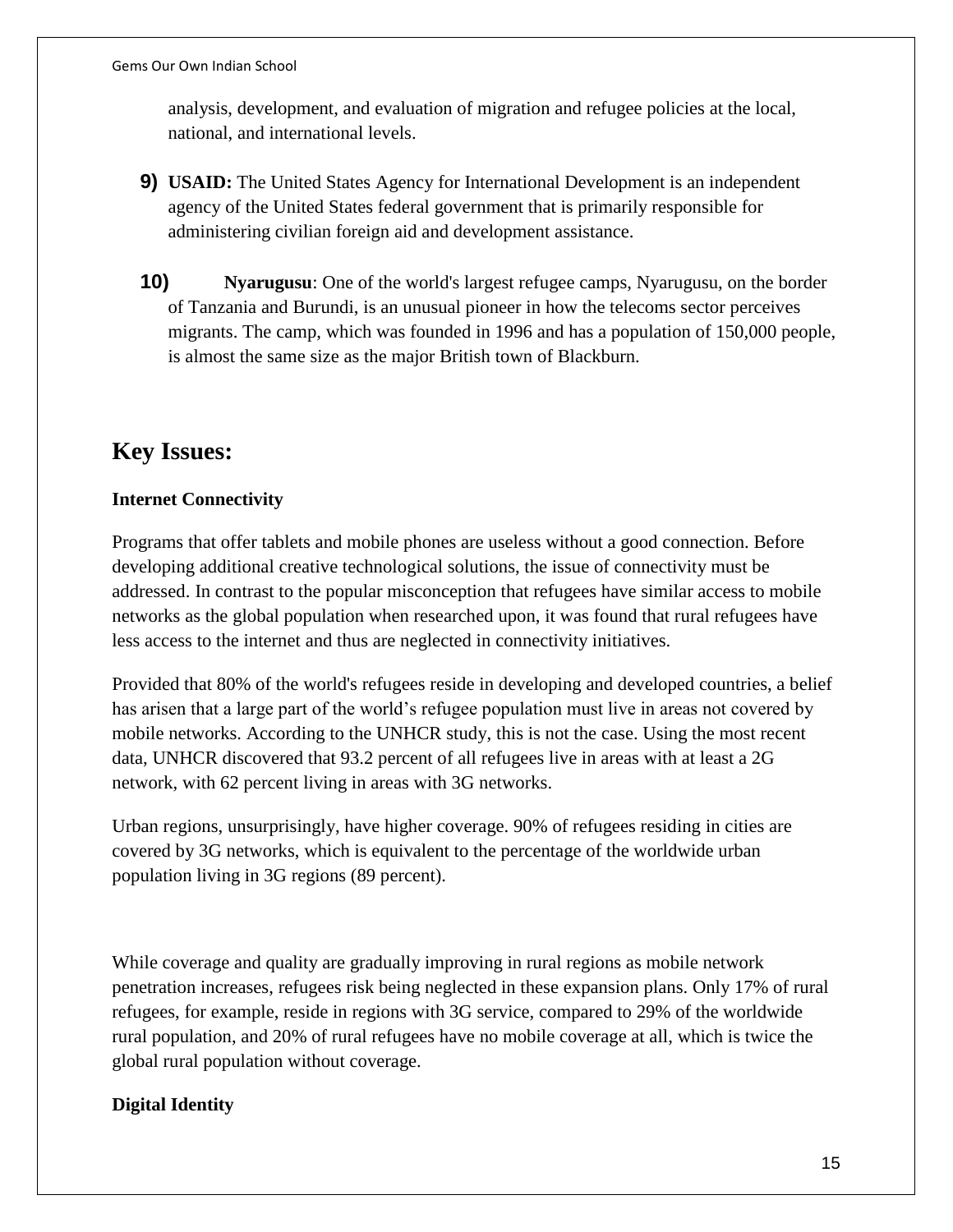The 2018 Global Compact for Refugees emphasizes the need of providing refugees with access to identity documents such as birth certificates and identification cards. Access to services, especially digital ones, is frequently dependent on having an ID document. To activate a SIM card, several countries, for example, require evidence of identification.

Having a digital identity in this internet-dependent era is of the utmost priority. With access to the new technology, the refugees can safely and legally have a digital identity. For eg: In 2002, UNHCR brought in Biometric Registration.

### **Access to Electronic Cash Assistance and Financial Services**

Refugee households are half as likely as the rest of the world to have an internet-enabled phone, and two and a half times as likely to be without one. This is due to refugees' significant difficulty in buying a device or data plan, an issue exacerbated by circumstances such as their displacement or government restrictions on their ability to work or move freely from one location to another. Due to a shortage of resources, refugee families frequently exchange phones both within and across families (particularly in remote camps). As a result, the difference between refugees and the rest of the population in terms of phone ownership is expected to be significant.

Giving money to refugees instead of in-kind aid like food or blankets is a fantastic approach to help them rebuild their lives with dignity and independence. Electronic payments, often known as "mobile money," allow refugees to get an SMS message from UNHCR, withdraw cash from a phone shop, and pay for products at local businesses directly with their phones.

Connectivity may also enable refugees to have access to other financial services, such as opening and managing bank accounts. Many host countries, however, prohibit refugees from using these services.UNHCR launched mobile wallets in Jordan, where refugees are not permitted to create bank accounts, not only to offer monetary aid, but also to allow refugees to conduct transactions, save, pay, and borrow money.

The 2018 Global Compact on Refugees (GCR) emphasizes the need of ensuring refugees' access to identification documents as a crucial instrument for achieving legal protection and contributing to their self-reliance and resilience. Indeed, by getting access to financial services through proper paperwork, refugees are better able to satisfy their requirements on their terms, avoiding aid reliance and negative coping methods. Documentation alone, however, is insufficient, as an official acknowledgment of these papers is required for refugees to gain access to vital services such as healthcare and education.

### **Digital literacy and IT**

The capacity to utilize and comprehend technology, such as browsing a website, accessing social media, and sending emails, is referred to as digital literacy. It may also refer to having marketable technical abilities like designing websites and apps, as well as writing blogs. For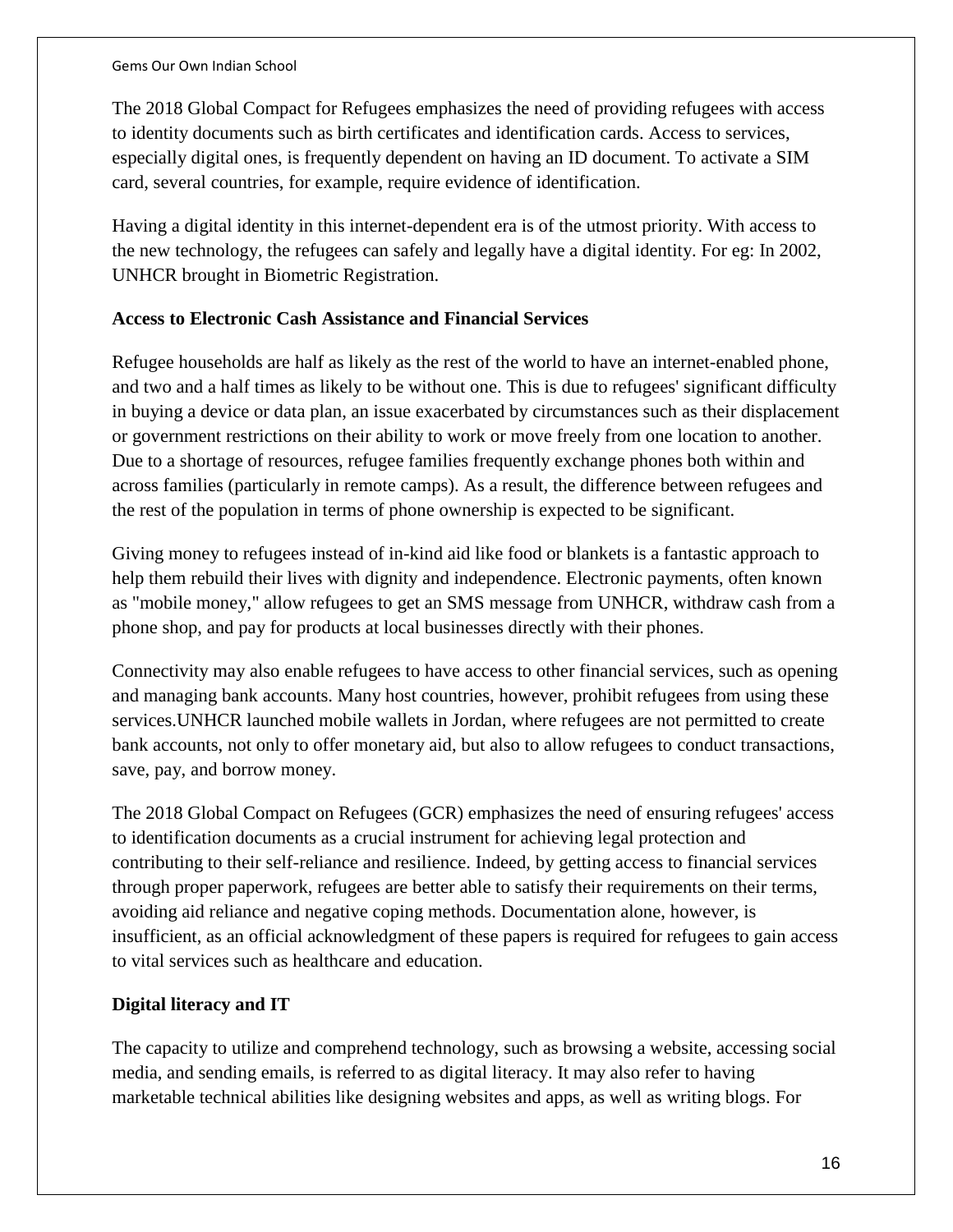refugees, digital literacy brings up a world of possibilities. It not only makes them more marketable in most areas, but it also allows them to discover employment opportunities online. Additional computer science expertise may also enable them to work in the fast-growing sector of telecommunications and information technology.

The lack of technology at home, according to Nysse Wilson, a 4-H program coordinator for the refugee after-school program, can be a significant impediment to learning. "While I can't speak to the truth of this for all refugee families, I do know many of my mothers and fathers feel like digital technology is well beyond their capacity to use," she said. "Many families don't own a home computer and have never learned to use the internet."

In many respects, migrants might be hampered by a lack of internet access. According to Australian research, migrants' capacity to assimilate into their new communities was hampered by a lack of technological skills and access.

#### **Remote and Digital Education**

When it comes to schooling, refugee children are discriminated against in many parts of the world. According to the UNHCR, 3.7 million refugee children are out of school, and the development of COVID-19 has worsened the problem, as many nations have been obliged to close schools and limit the number of students in classrooms. Remote and digital education may be able to assist refugees in closing the educational gap. Online learning via computers and tablets, as well as radio and television, are all examples of digital education.

# **Major parties involved:**

#### **Consortia**

Several consortia of like-minded stakeholders have formed around various technology-related themes. Technology corporations, other private-sector companies, universities, UN agencies, NGOs, foundations, private volunteers, and others are all part of such consortia. In addition to formal consortia, there are informal groups of refugees, volunteers, and non-governmental organizations (NGOs) that communicate using social media platforms such as Facebook and WhatsApp.

- 1. The Tent Partnership for Refugees is a partnership of more than 100 businesses dedicated to assisting refugees through employment, education, and financial services (Tent Partnership for Refugees, undated).
- 2. NetHope is a collaboration of nearly 60 top worldwide non-governmental organizations (NGOs) and 60 technology businesses and financing partners that seek to apply creative ideas to development, humanitarian, and environmental concerns (NetHope, undated).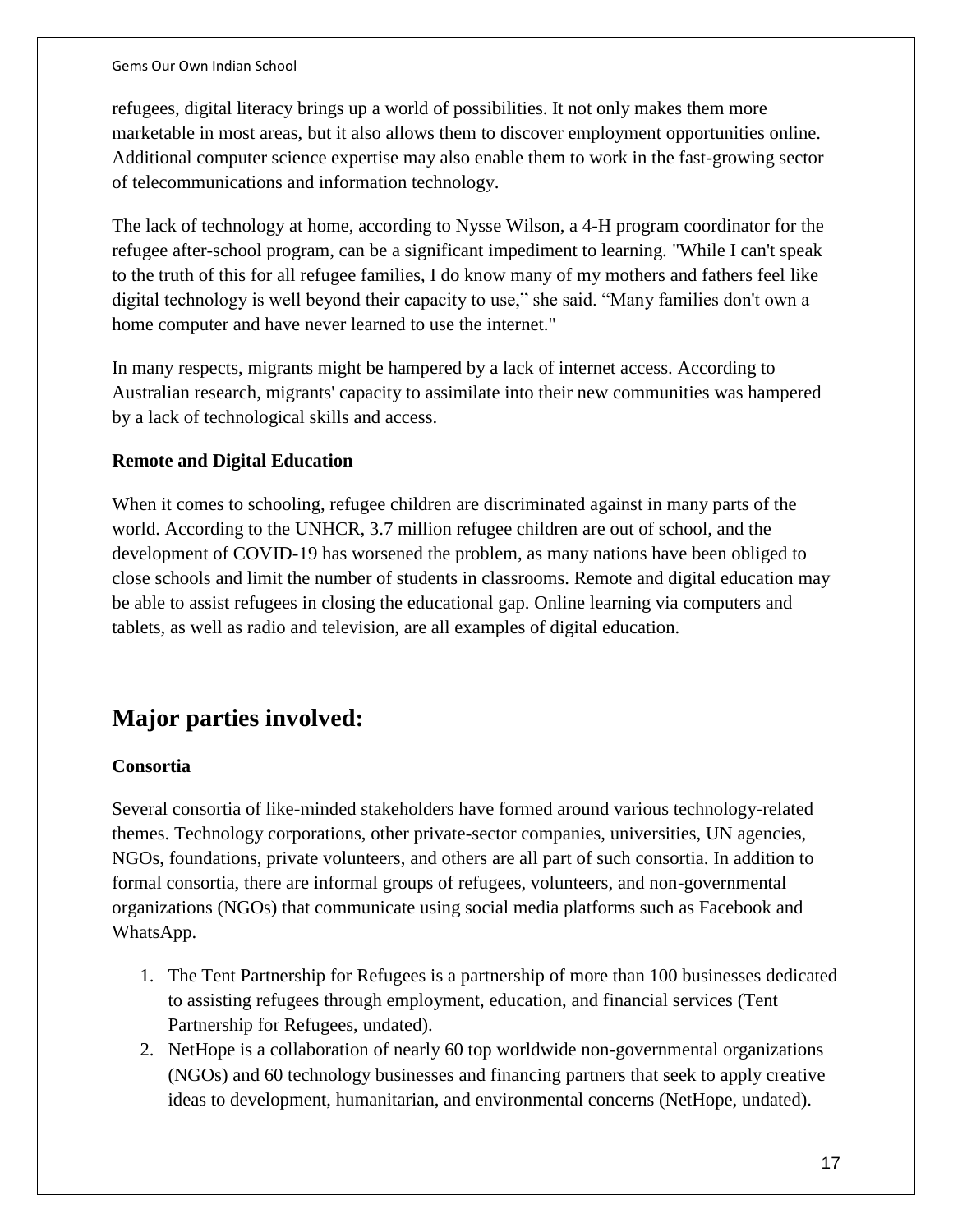- 3. The Smart Communities Coalition is co-chaired by Mastercard and the United States Department of Commerce. Through public-private collaboration and technology, the United States Agency for International Development (USAID) aims to improve the delivery of key services to refugees and host communities (Mastercard, undated).
- 4. More than 50 companies have pledged time and ideas; communication services; educational content; free consultation services on creating initiatives in Syria, Yemen, and Chad; logistics for educational materials; and information technology support to the Rapid Education Action (or REACT) Initiative (Fletcher, 2017). The program, launched by the Global Business Education Coalition, intends to channel corporate contributions in support of education in emergencies through collaborations between businesses, UN agencies, non-governmental organizations (NGOs), national governments, and other actors (Global Business Coalition for Education, undated).

### **USA**

The Hive is an innovation lab that develops breakthrough new models for consumer engagement through advanced data science and active cooperation with private-sector change agents. The Hive was founded as a unique project of the UN Refugee Agency (USA for UNHCR), which is located in New York City, to be an instrument for shifting the debate in the United States about the refugee issue. It creates unorthodox projects and campaigns intended at engaging Americans in new ways by utilizing sophisticated data insights on what motivates people to take action and how. The Hive is advocating for the importance of engaging the private sector in ways that go beyond simply finding the solution to the refugee crisis, as well as collaborating with nonprofit organizations and social enterprises to develop new ways to engage, educate, and mobilize Americans in support of efforts to address the global refugee crisis.

#### **Jordan**

Jordan has deployed the Ideas Box, a portable multimedia toolbox aimed towards education. Each box unfolds to reveal a personalized library and media center, complete with Internet connectivity and its power supply. The products in the boxes were selected in conjunction with refugees and humanitarian professionals based on the cultural and linguistic needs of their populations and included e-readers and books, tablets and computers, cameras and a video projector, board and video games, and arts and crafts equipment.

In addition to traditional financial services such as opening bank accounts, a lack of recognized documentation can present impediments to basic communication services such as mobile phone services and digital mobile wallets. UNHCR Jordan has been testing emerging innovation technology and financial service possibilities to address such constraints. The adoption of Irisenabled biometric registration in 2013 was the first critical step: a quick and effective way for refugees' identities to be better secured by eliminating potential fraud. Because refugees in Jordan are not permitted to create bank accounts, a mobile wallet is innovative in that it allows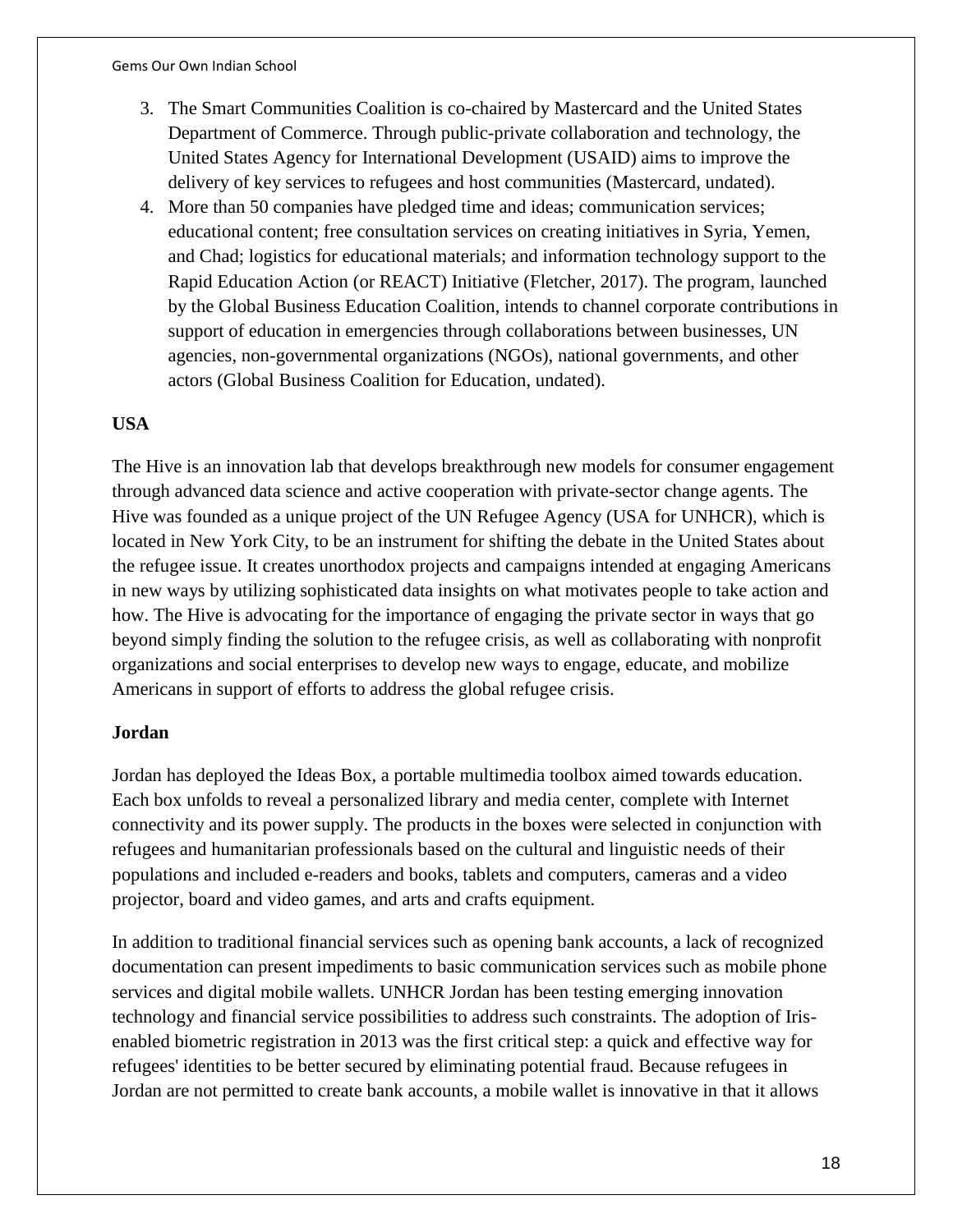them to receive money and is simple to open with a UNHCR asylum seeker certificate and a Ministry of Interior Service card. UNHCR has been able to expand refugees' access to relevant and inexpensive financial services that match their requirements in Jordan by introducing mobile wallets, which can be downloaded even on phones without the internet.

#### **Uganda**

Uganda has 1.2 million refugees, with nearly a million of them arriving since 2016. The main country of origin is South Sudan followed by the DRC. Currently, 66 percent of refugees in Uganda are from South Sudan. Bidi Bidi is Uganda's largest refugee colony and the world's second-largest, covering 250 square kilometers. The Ugandan government has one of the most progressive refugee policies in the world, providing refugees freedom of movement, the right to work, access to social services, and land provision. However, because of the levies imposed by the government in mid-2018, refugees are having difficulty accessing digital financial services. For example, selling airtime scratch cards is prohibited, and the government has levied a daily levy of 200 Ugandan Shillings (UGX) on social media.

Mobile phones are widely used to access banking services around the country. Mobile money penetration reaches 50% of the adult population, making it one of the world's most mature mobile money marketplaces. According to research undertaken by UNCDF and DanChurch Aid (DCA) in Bidi Bidi in 2.3 Uganda 2018, 73% of men own a phone, compared to 44% of women, and 80% of the population resides within one kilometer of a mobile money agent. The most prevalent uses of mobile phones in Bidi Bidi are voice calls, mobile money, and text messaging. Cash-in and cash-out transactions are the most common financial transactions conducted over the phone.

In the Bidi Bidi settlement, several mobile-based interventions are being undertaken. DCA offers unconditional cash handouts and e-vouchers for fresh food via mobile money and has donated basic phones to people in need (PWSNs). 47 Mercy Corps is launching an AgriFin Mobile Program to provide farm and crop management tools as well as financial services via digital channels. 48 MTN Uganda is offering services to refugees with the help of many partners, including Ayo Insurance, Readypay-Fenix, and Raising Capital, and is introducing mobileenabled services in the Bidi Bidi camp.

#### **NGO's**

Rumie is a non-profit corporation that develops digital solutions for global NGO partners to make education more affordable, better, and faster than existing options. Rumie was established in 2013. Its low-cost tablets are now being used by partners in thirteen countries around the world, with more planned. Learn Syria is a project that provides teachers with a collection of selected learning resources for students aged 8–14, such as online textbooks from the Syrian Education Commission, video courses from Nafham and Tahrir Academy, Arabic encyclopedias and dictionaries, and so on. Although the tablets can connect to WiFi, Rumie does not rely on it.